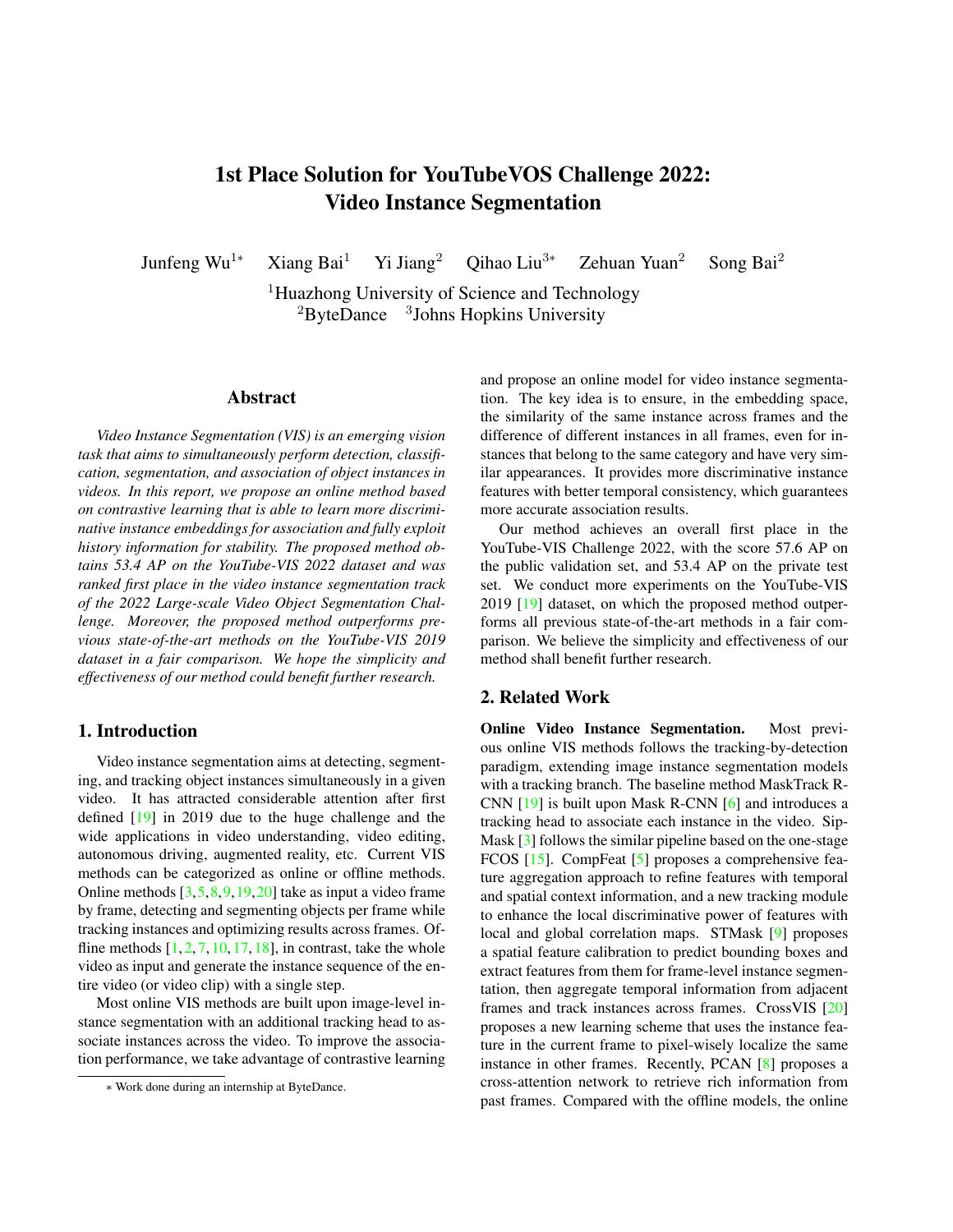<span id="page-1-1"></span><span id="page-1-0"></span>

Figure 1. The training pipeline of our method. Given a key frame and a reference frame, the shared-weight backbone and transformer predict the instance embeddings on them respectively. The embeddings on the key frame are used to predict masks, boxes, and categories, while the embeddings on the reference frame are selected as positive and negative embeddings for contrastive learning.

models have a wider range of application scenarios.

Offline Video Instance Segmentation. Offline methods for VIS take the whole video as input and predict the instance sequence of the entire video or video clip with a single step. MaskProp [\[2\]](#page-3-7) and Propose-Reduce [\[10\]](#page-3-9) perform mask propagation in a video clip to improve mask and association. However, the propagation process is timeconsuming, which limits its application. STEm-Seg [\[1\]](#page-3-6) models a video clip as a single 3D spatial-temporal volume and enables inference procedure based on clustering. Recently, VisTR [\[17\]](#page-3-10) adopts the transformer [\[16\]](#page-3-14) to VIS and models the instance queries for the whole video. However, it learns an embedding for each instance of each frame, which makes it hard to apply to longer videos and more complex scenes. SeqFormer [\[18\]](#page-3-11) dynamically allocates spatial attention on each frame and aggregates spatialtemporal features of the same instance to learn a videolevel instance embedding, which greatly improves the performance on VIS.

## 3. Method

#### 3.1. Instance Segmentation

We propose a contrastive learning method to extract more discriminative features for instance association. Previous online VIS models [\[19,](#page-3-0) [20\]](#page-3-5) utilize additional association head upon on instance segmentation models [\[6,](#page-3-12) [14\]](#page-3-15). Following the state-of-the-art method  $[18]$ , we take DeformableDETR [\[21\]](#page-3-16) with dynamic mask head [\[14\]](#page-3-15) as our instance segmentation pipeline in this report. Our method can be coupled with other instance segmentation methods with minor modifications.

Given an input frame  $x \in R^{3 \times H \times W}$  of a video, a CNN backbone extracts multi-scale feature maps. The Deformable DETR module takes the feature maps with additional fixed positional encodings  $[4]$  and N learnable object queries as input. The object queries are first transformed into output embeddings  $E \in R^{N \times C}$  by the transformer decoder. After that, they are decoded into box coordinates, class labels, and instance masks following SeqFormer [\[18\]](#page-3-11) as shown in Fig [1.](#page-1-0) Then we calculate pair-wise matching cost which takes into account both the class prediction and the similarity of predicted and ground truth boxes. Finally, the whole model is optimized with a multi-task loss function

$$
\mathcal{L} = \mathcal{L}_{cls} + \lambda_1 \mathcal{L}_{box} + \lambda_1 \mathcal{L}_{mask} + \lambda_2 \mathcal{L}_{embed}, \quad (1)
$$

 $\mathcal{L}_{embed}$  is the contrastive loss described in the next section.

#### 3.2. Contrastive Learning between Frames

More discriminative feature embeddings can help distinguish instances on different frames, thereby improving the quality of cross-frame association. To this end, we introduce contrastive learning between frames to make the embedding of the same object instance closer in the embedding space, and the embedding of different object instances farther away. Object queries are used to query the features of instances from each frame in our instance segmentation pipeline. Therefore, the output embeddings can be regarded as features of different instances. We employ an extra light-weighted FFN as a contrastive head to decode the contrastive embeddings from the instance features.

Given a key frame for instance segmentation training, we select a reference frame from the temporal neighborhood. The instances appearing on the key frame may have different positions and appearances on the reference frame, but their contrastive embeddings should be as close as possible in embedding space. For each instance in the key frame,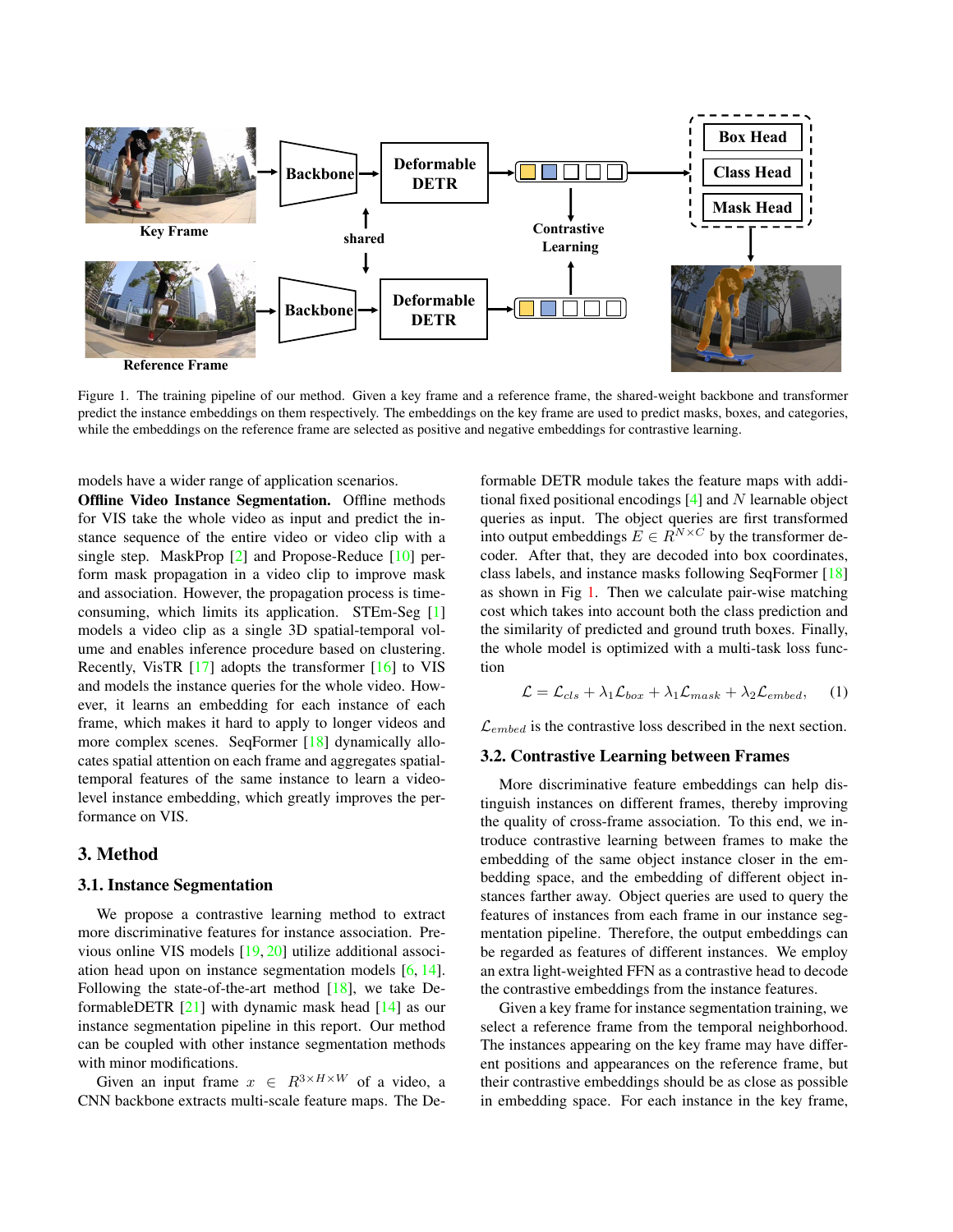<span id="page-2-2"></span>we send the output embedding with the lowest cost to the contrastive head and get the contrastive embedding v. If the same instance appears on the reference frame, we select positive and negative samples for it according to the cost with predictions. The contrastive loss function for a positive pair of examples is defined as follows:

$$
\mathcal{L}_{embed} = \log[1 + \sum_{\mathbf{k}^+} \sum_{\mathbf{k}^-} \exp(\mathbf{v} \cdot \mathbf{k}^- - \mathbf{v} \cdot \mathbf{k}^+)]. \tag{2}
$$

where  $\mathbf{k}^+$  and  $\mathbf{k}^-$  are positive and negative feature embeddings from the reference frame, respectively.

## 3.3. Instance Association

Given a test video, we initialize an empty memory bank for it and perform instance segmentation on each frame sequentially in an online scheme. Assume there are  $N$  instances predicted by the model with  $N$  contrastive embeddings, and  $M$  instances in the memory bank. We compute similarity score  $f$  between predicted instance  $i$  and memory instance  $j$ , and search for the best assignment for instance i by:

$$
\hat{j} = \arg \max f(i, j), \forall j \in \{1, 2, ..., M\}.
$$
 (3)

If  $f(i, \hat{j}) > 0.5$ , we assign the instance i on current frame to the memory instance  $\hat{j}$ . For the prediction without an assignment but has a high class score, we start a new instance ID in the memory bank.

#### 4. Experiments

#### 4.1. Implementation Details

We use the same setting for Deformable DETR and the dynamic mask head following SeqFormer [\[18\]](#page-3-11). For the transformer, we use 6 encoder and 6 decoder layers of width 256 with bounding box refinement mechanism, and the number of object queries is set to 300. We use AdamW [\[13\]](#page-3-18) optimizer with base learning rate of  $2 \times 10^{-4}$ . The models are first pre-trained on the MS COCO 2017 dataset for instance segmentation. After that, we randomly and independently crop the image from COCO twice to form a pseudo key-reference frame pair, which is used to pre-train the contrastive embedding of our models. Then, the models are trained on YouTube-VIS 2022 for 12000 iterations, the learning rate is decayed by a factor of 0.1 at the 6000 iterations. For data augmentation in training, we use multi-scale training scales at [320, 352, 392, 416, 448, 480, 512, 544, 576, 608, 640] for shortest side. During inference, the input frames are downscaled that the shortest side is at 480 pixels by default. For multi-scale testing, the shortest side is at [480, 640, 800]. The model is trained on 8 A100 GPUs, with 4 pairs of frames per GPU.

<span id="page-2-0"></span>

| Team         | mAP  | mAP S | AP50S | mAPL | AP50L |
|--------------|------|-------|-------|------|-------|
| Ours         | 53.4 | 59.6  | 80.7  | 47.2 | 67.5  |
| peiyunc1989  | 50.9 | 57.1  | 79.6  | 44.8 | 70.5  |
| mahogany     | 50.7 | 57.1  | 77.5  | 44.2 | 63.6  |
| Ach          | 48.1 | 54.3  | 77.0  | 41.9 | 65.3  |
| zhangtao-whu | 48.0 | 53.0  | 73.6  | 43.1 | 67.1  |

Table 1. Comparison with other methods on the Youtube-VIS 2022 test set.

<span id="page-2-1"></span>

| Method               | mAP  | AP50 | AP75 | AR1  | AR10 |
|----------------------|------|------|------|------|------|
| MaskTrack R-CNN [19] | 30.3 | 51.1 | 32.6 | 31.0 | 35.5 |
| SipMask [3]          | 33.7 | 54.1 | 35.8 | 35.4 | 40.1 |
| CompFeat $[5]$       | 35.3 | 56.0 | 38.6 | 33.1 | 40.3 |
| CrossVIS [20]        | 36.3 | 56.8 | 38.9 | 35.6 | 40.7 |
| $STEm-Seg[1]$        | 30.6 | 50.7 | 33.5 | 37.6 | 37.1 |
| VisTR $[17]$         | 36.2 | 59.8 | 36.9 | 37.2 | 42.4 |
| Propose-Reduce [10]  | 40.4 | 63.0 | 43.8 | 41.1 | 49.7 |
| <b>IFC [7]</b>       | 42.8 | 65.8 | 46.8 | 43.8 | 51.2 |
| SeqFormer [18]       | 45.1 | 66.9 | 50.5 | 45.6 | 54.6 |
| Ours                 | 47.1 | 71.7 | 51.4 | 44.7 | 54.5 |
|                      |      |      |      |      |      |

Table 2. Comparison with other methods on the Youtube-VIS 2019 validation set. We use a ResNet-50 backbone and single scale testing for fair comparison. Bold represent the best metrics.

#### 4.2. Main Results

We evaluate the performance of the proposed method by participating in the YouTube-VIS Challenge 2022 and achieve first place. As shown in Table [1,](#page-2-0) our method achieves 53.4 AP on the Youtube-VIS 2022 test set and surpasses others by a large margin. For a fair comparison with previous methods, we conduct experiments on the standard YouTube-VIS 2019 dataset, as shown in Table [2.](#page-2-1) With the same ResNet-50 backbone and single scale testing, we achieve 47.1 AP, surpassing the previous state-of-the-art method by 2.0 AP.

#### 4.3. Ablation Study

In this section we study how we achieve the final re-sults as show in Table [3.](#page-3-19) The baseline is with ResNet-50 backbone and single-scale testing. Integrated with the Swin Transformer backbone [\[11\]](#page-3-20), our method achieves a much higher AP of 53.0. The pseudo key-reference frame pair pre-train improves the AP from 53.0 to 55.2. After that, we utilize multi-scale testing for further boosting performance. Different from image instance segmentation, the IoU computation is carried out in both spatial domain and temporal domain. Multi-scale testing can further improve the result from 55.2 to 56.6. Finally, by ensembling Swin-L and ConvNext-L  $[12]$  in the same way, we achieve the state-of-the-art with 57.6 AP. All the results are evaluate on Youtube-VIS 2022 validation set.